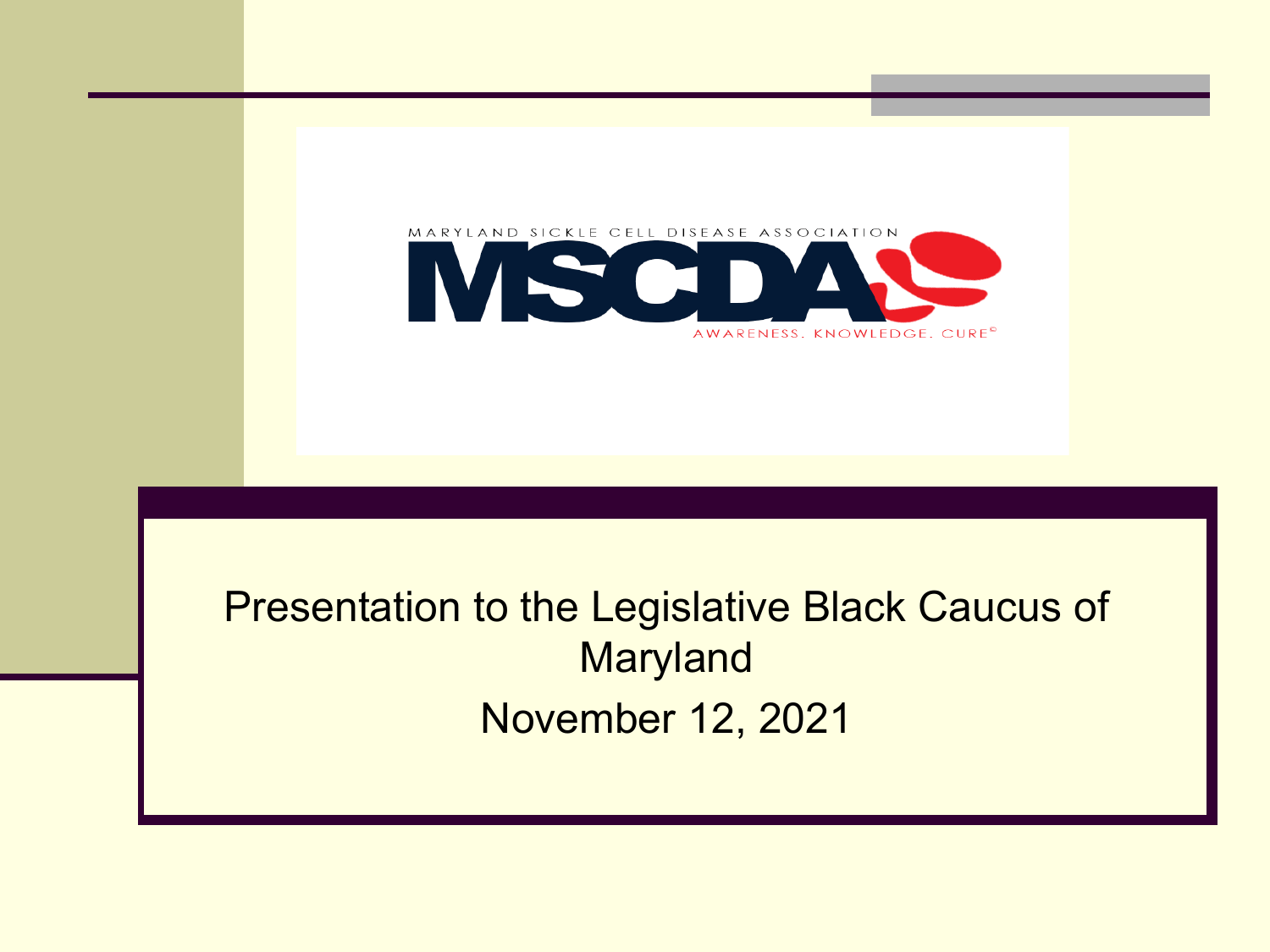# Sickle Cell Disease

- Affects people of all different racial and ethnic backgrounds, including Africans, Arabian, Israeli, Greek, Italian, Turkish, Indian, Pakistani and Latinos.
- In the US, most common in African Americans and others of African descent.
- Latinos are fastest growing SCD pop in US

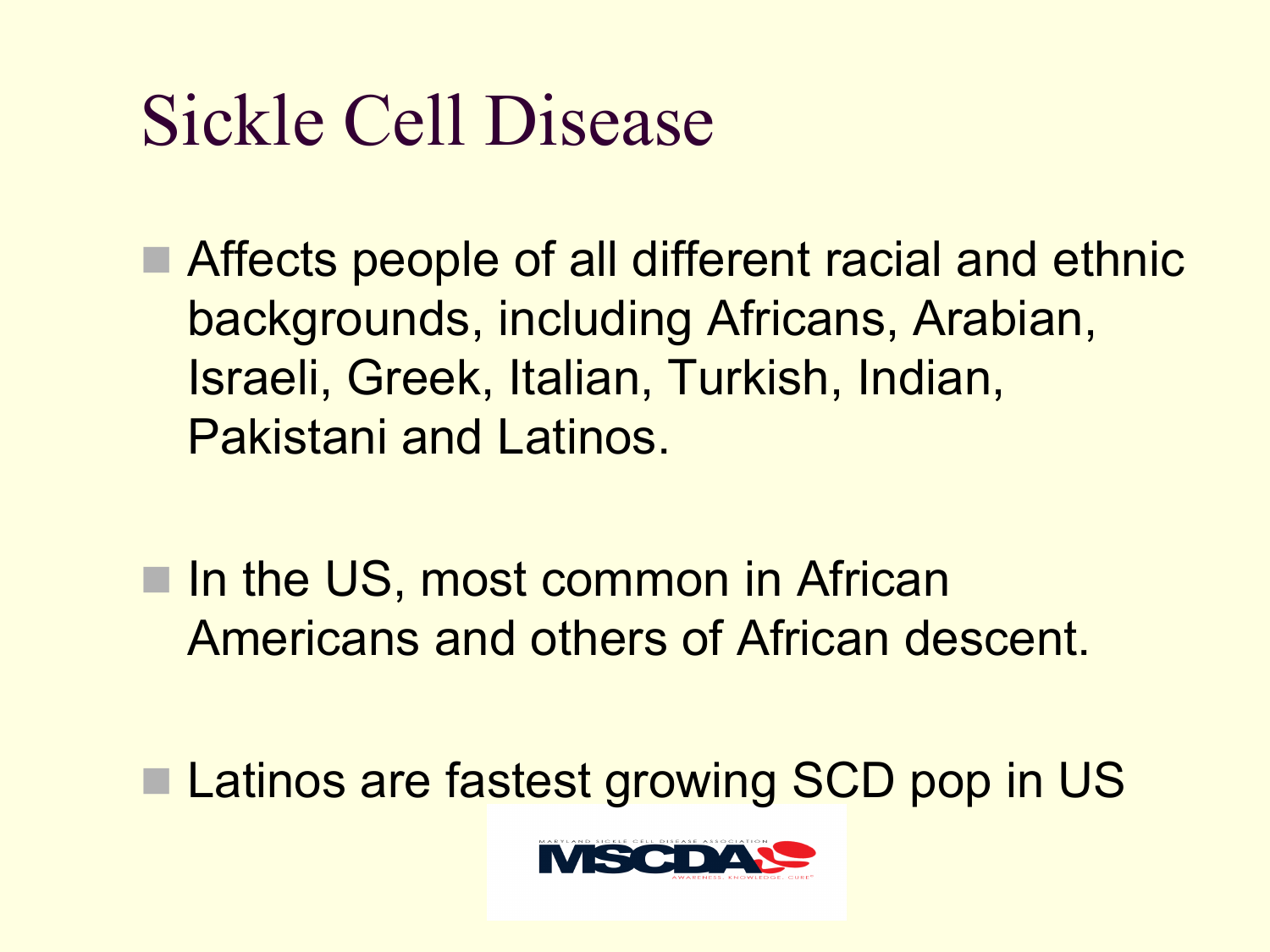# Symptoms of SCD

#### **List of Complications**

- **Pain Crises**
- **Acute Chest Syndrome**
- **Anemia**
- **Infections**
- **Priapism**
- **Stroke- overt and silent**
- **Bone Infarction**
- **Splenic Sequestration**
- **Leg Ulcers**
- **Gallstones**
- Growth/Puberty Delay
- **Vision/Eye Problems**
- Swelling of Hands and Feet

#### **MSCDA** The Maryland Sickle Cell Disease Association, Inc. Awareness. Knowledge. Cure.

#### **SCD Affects the ENTIRE body (Image from C. Fitzhugh, MD – NIH)**

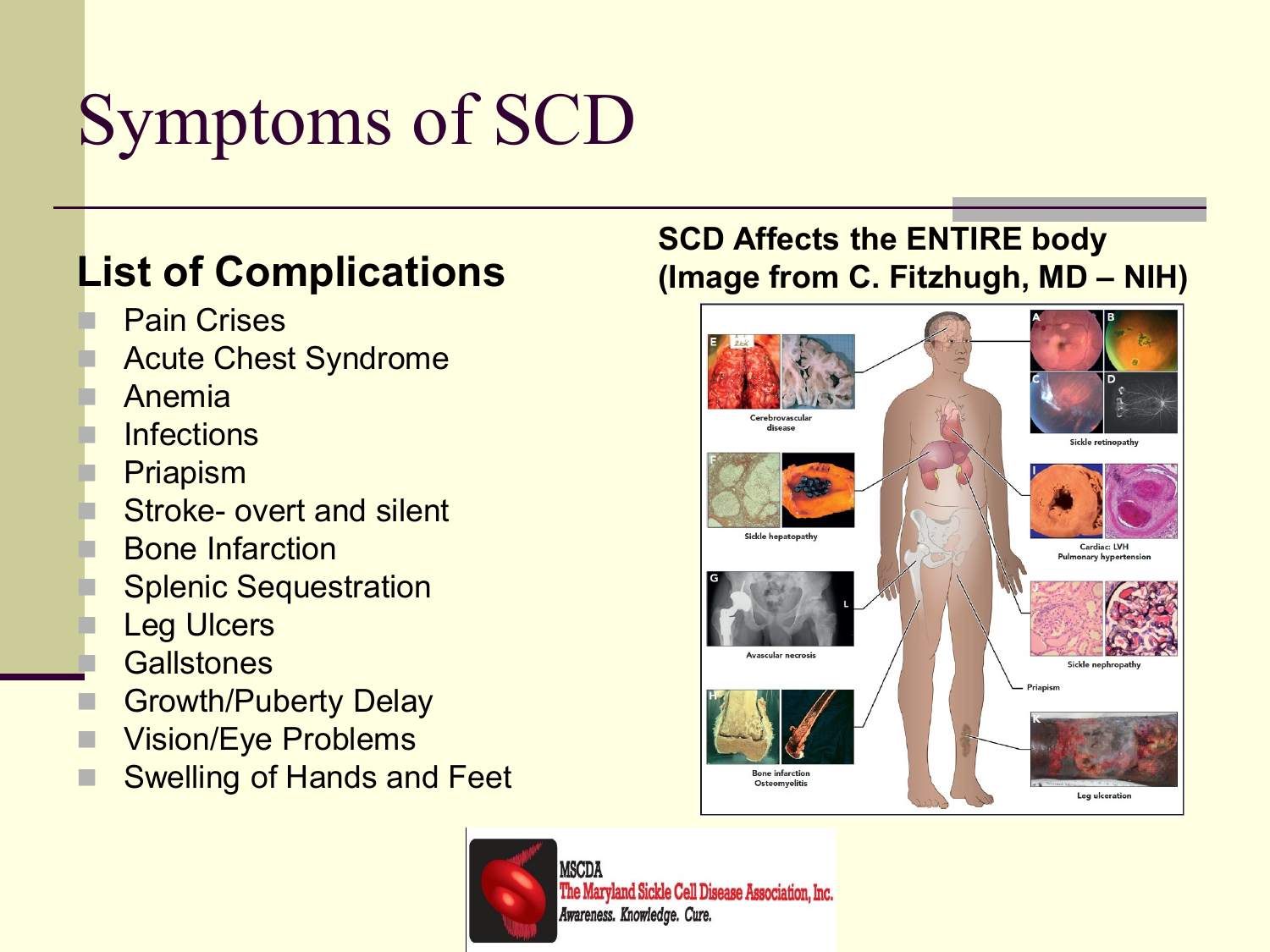# Overview of SCD in Maryland

- Approx. 5,000 in MD
- About 100 babies are born with the disease each year. Nat'l Cap Area, Balt., E/Shore
- 3,500 Trait
- FY '14: 3,418 Adult hosp costing \$52million (23% Readmissions); 604 Peds Hosp costing \$7million (19% Readmissions); 50% M'aid.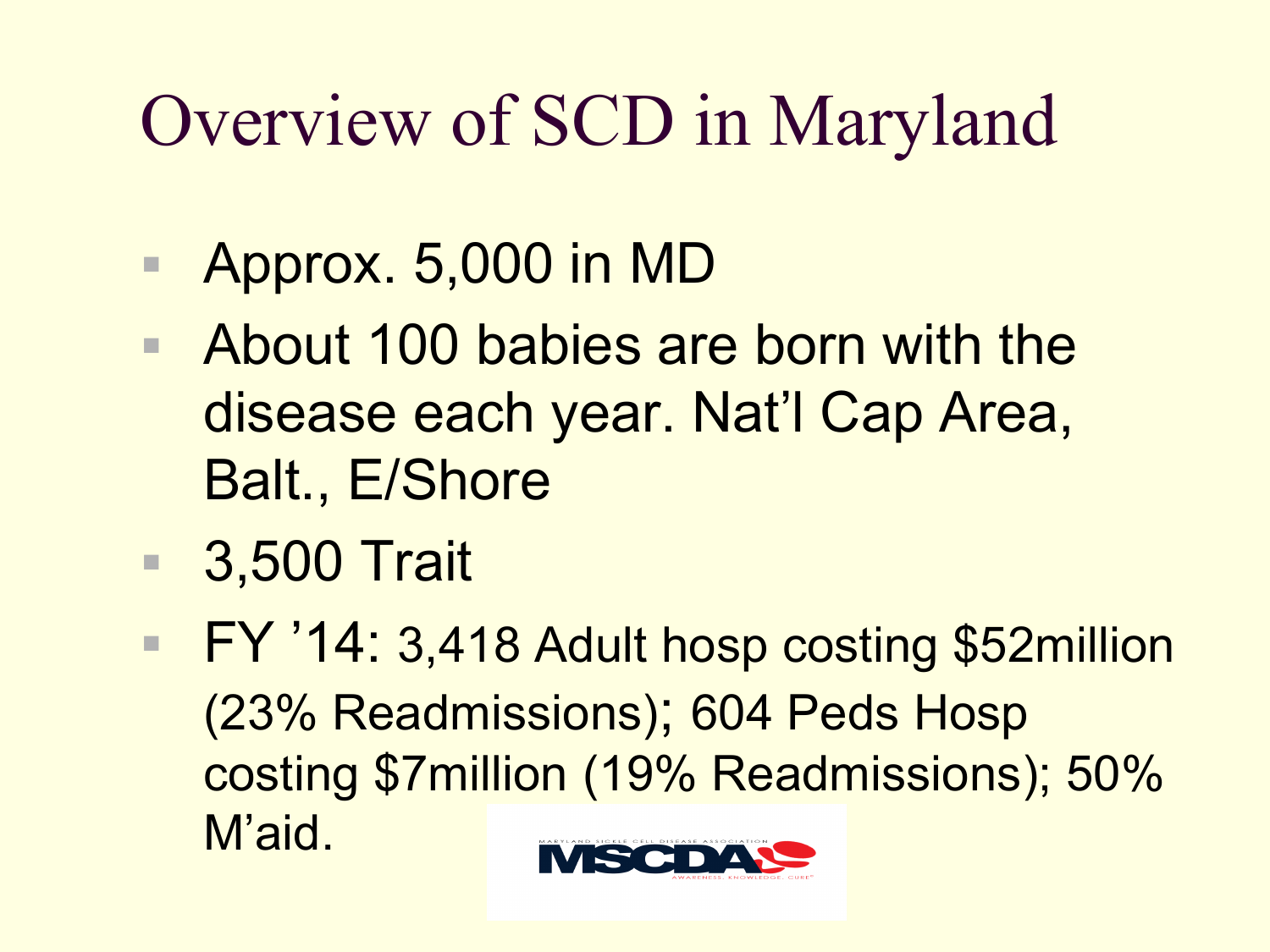# Our Young Adults Continue to Die

- Children are living into adulthood
- **Our adults continue to die young.**
- **In a 2013 study, Dr. Sophie Lanzkron, Dir of** the adult SC Center at Johns Hopkins showed that between 1979 -2005, while Peds Mortality declined, adult mortality increased
- Dr. Courtney Fitzhugh, MD (NIH) found the median age with SCD to be 46 in 2015

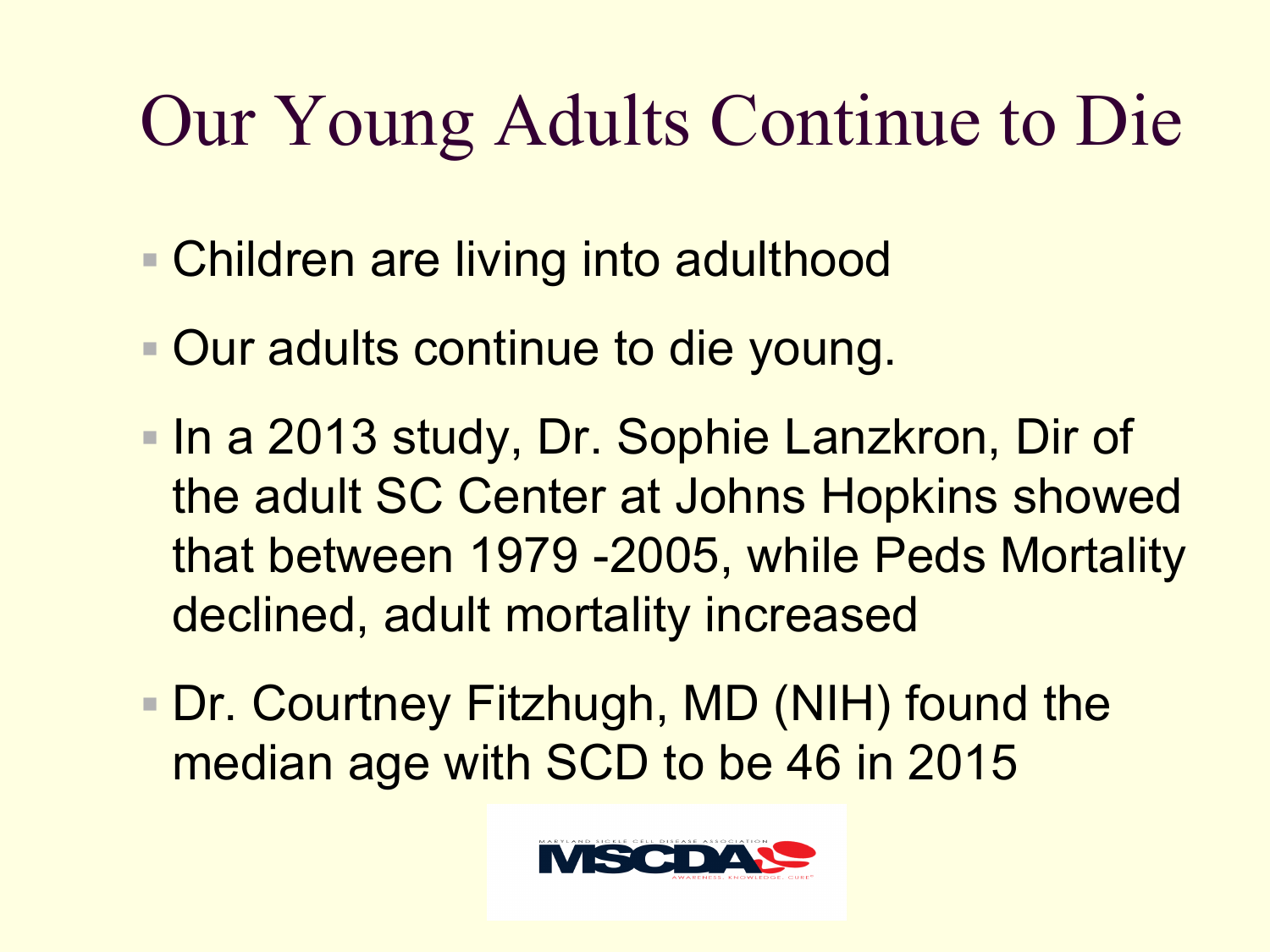# Barriers to SCD Adult Care

- Lack of Care in Prince George's County: patients forced to travel to Baltimore or Washington, DC
- In FY'19, 57% of hospitalized SCD patients living in PGC were in hospitals outside of PGC
- Lack of education among providers: patients stigmatized and mistreated
- Lack of CHWs to provide social services support

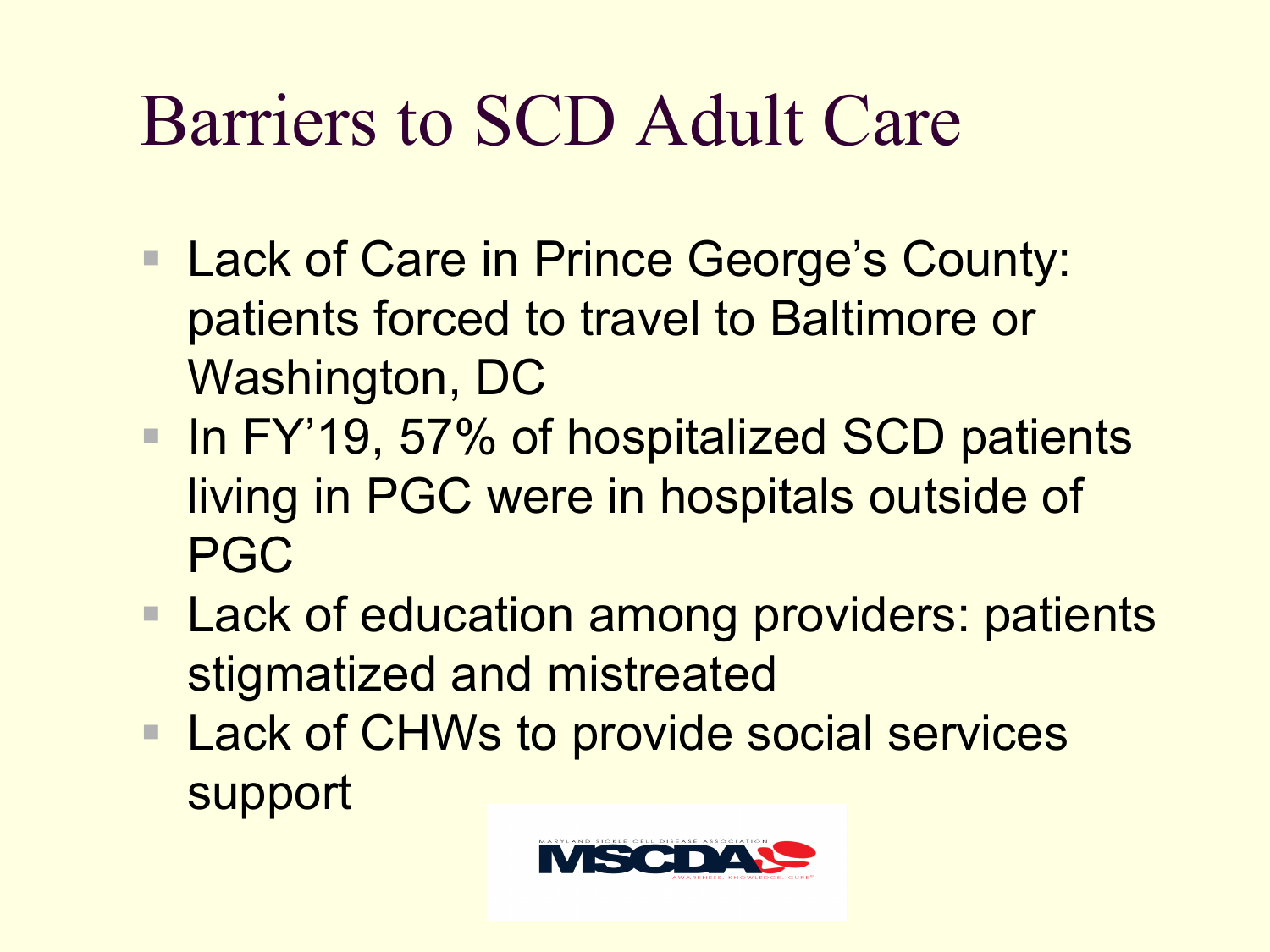# What You Have Done

- **E. 2018 SB 161: School Management Guidelines.** Being rolled out now
	- **MARYLAND STATE SCHOOL HEALTH SERVICES GUIDELINE MANAGEMENT OF SICKLE CELL DISEASE IN SCHOOLS**
	- JUNE 2019 Maryland State Department of Education
	- Division of Student Support, Academic Enrichment, and Educational Policy
- 2019 SB 600 Sickle Cell Disease Steering Committee and Services Bill. Revitalizes the Statewide Steering Committee on Services for Adults with SCD in Maryland and has potential to support services to patients
- **E THANK YOU!!**

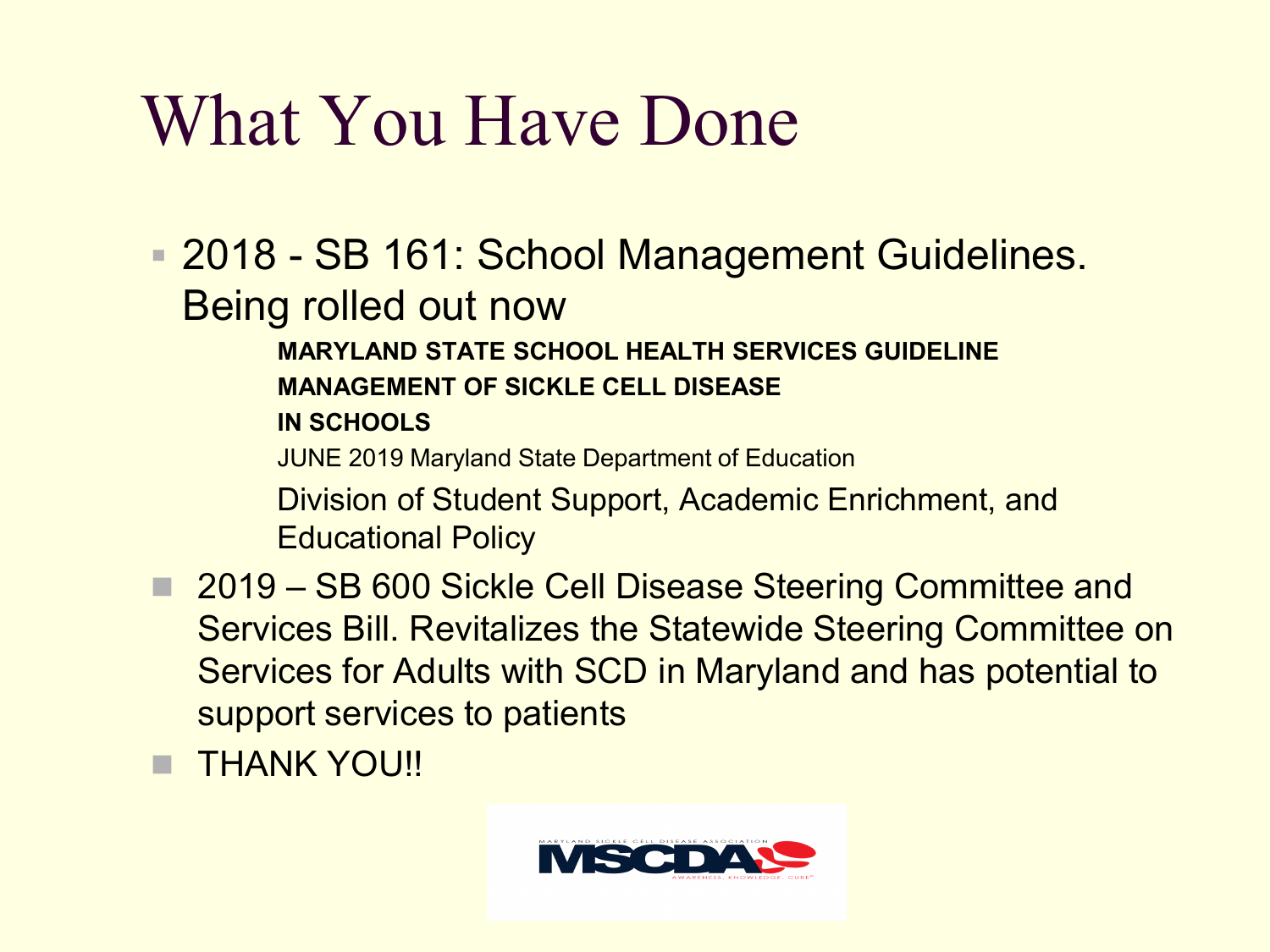# Many States Support SCD beyond NBS, Not Maryland

- CA \$10,000,000
- $M $6,000,000$
- PA \$1,000,000
- OH \$800,000
- MD \$0

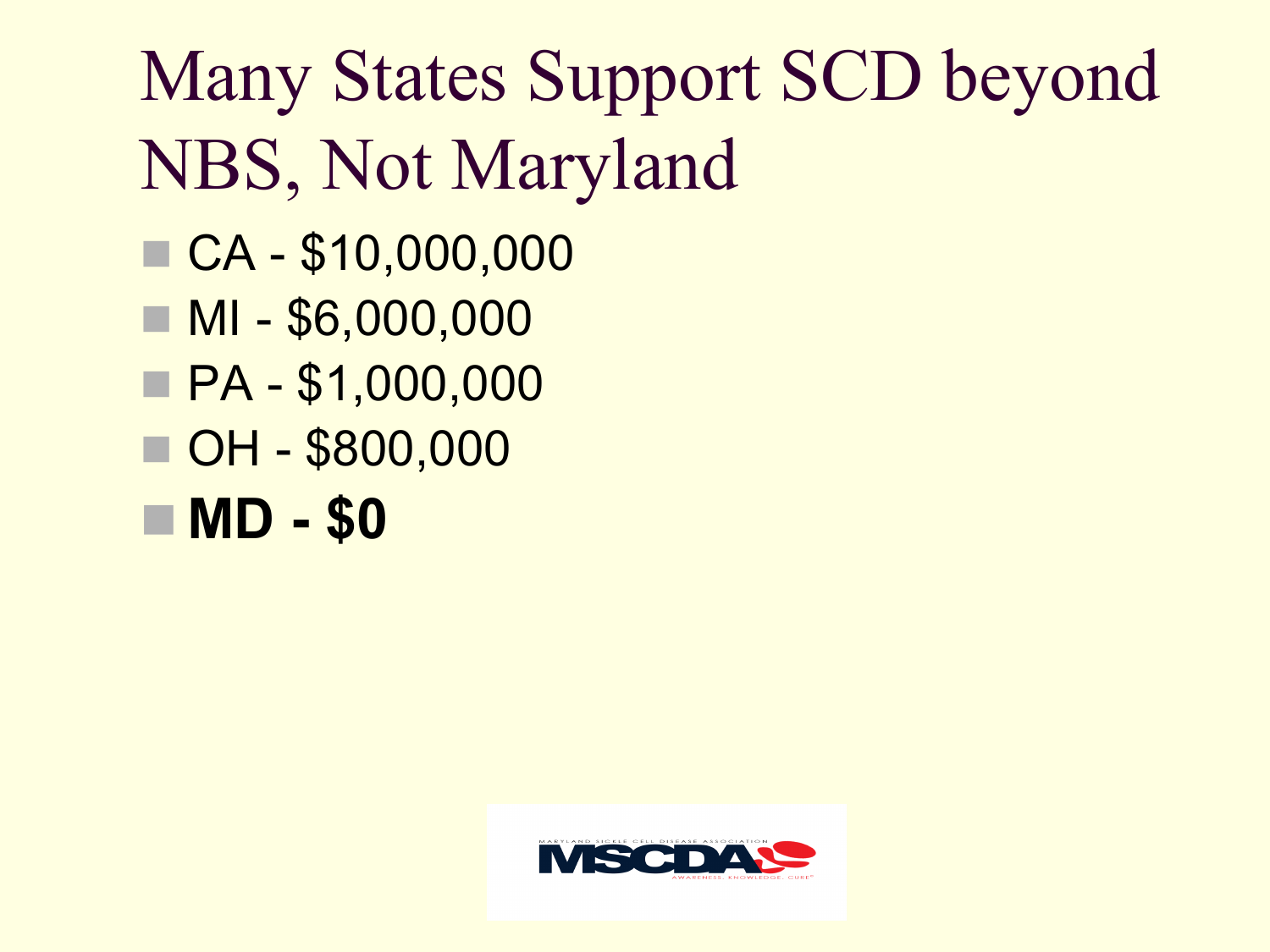# What We Need Now

- **FUNDING for SB 600 (2019)**
- \$650,000 to fund steering committee and outreach/education efforts
- With new treatments we need to make sure access to care is in place to ensure all MD patients can take advantage of treatments **IN MARYLAND**

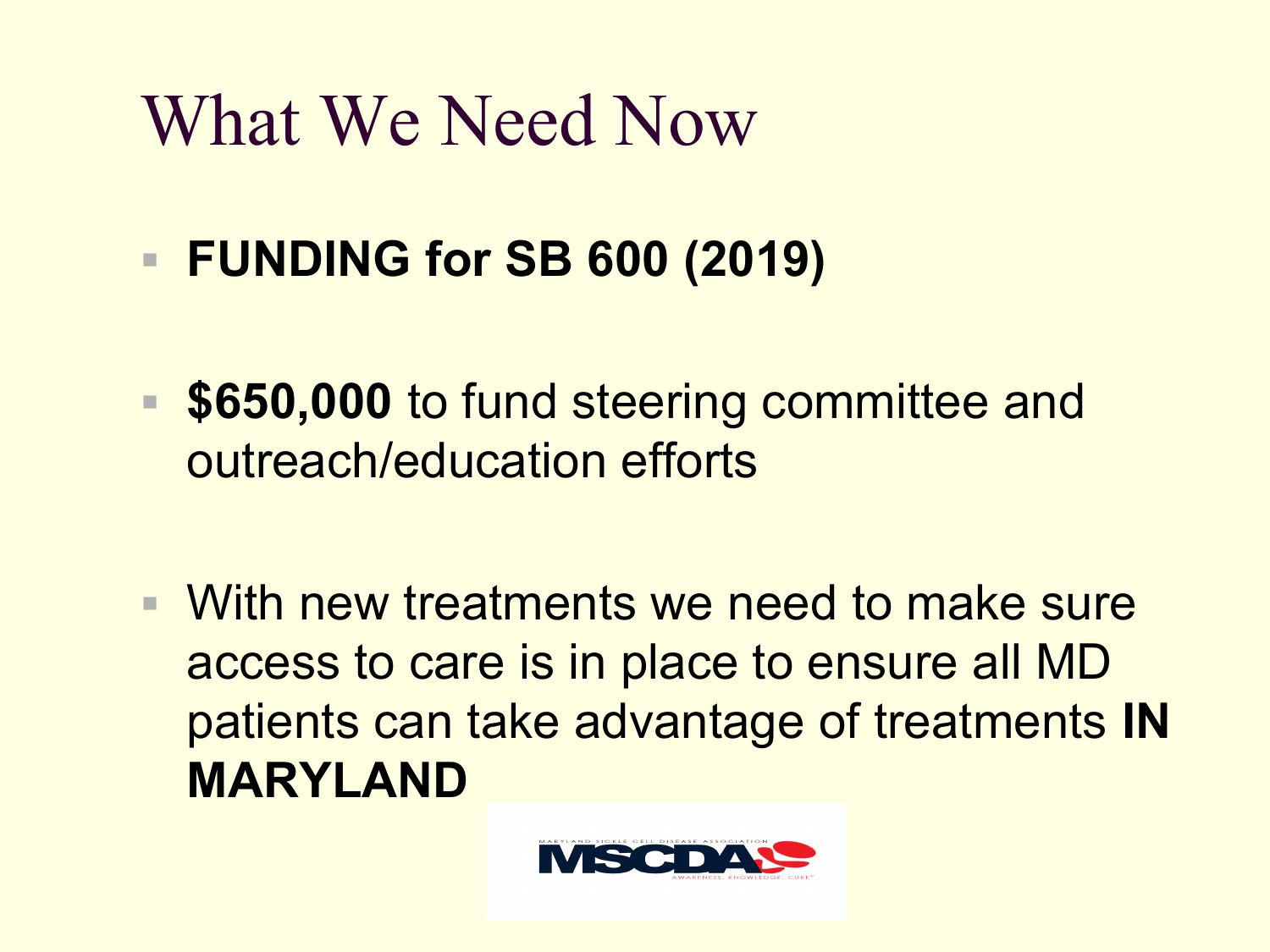## THANK YOU

- Special thanks to Former Sen. Shirley **Nathan-Pulliam (D) Dist. 44**; To **Del. Edith Patterson (D) Dist. 28** for sponsoring HB 1349 (2018) and HB 761 (2019) as companion bills to SB 161 (2018) and SB 600 (2019); To **Del. Joseline A. Pena-Melnyk(D) Dist. 21** for her work on HB 761 (2019).
- We need your support to secure \$650,000 **to fund SB 600.**